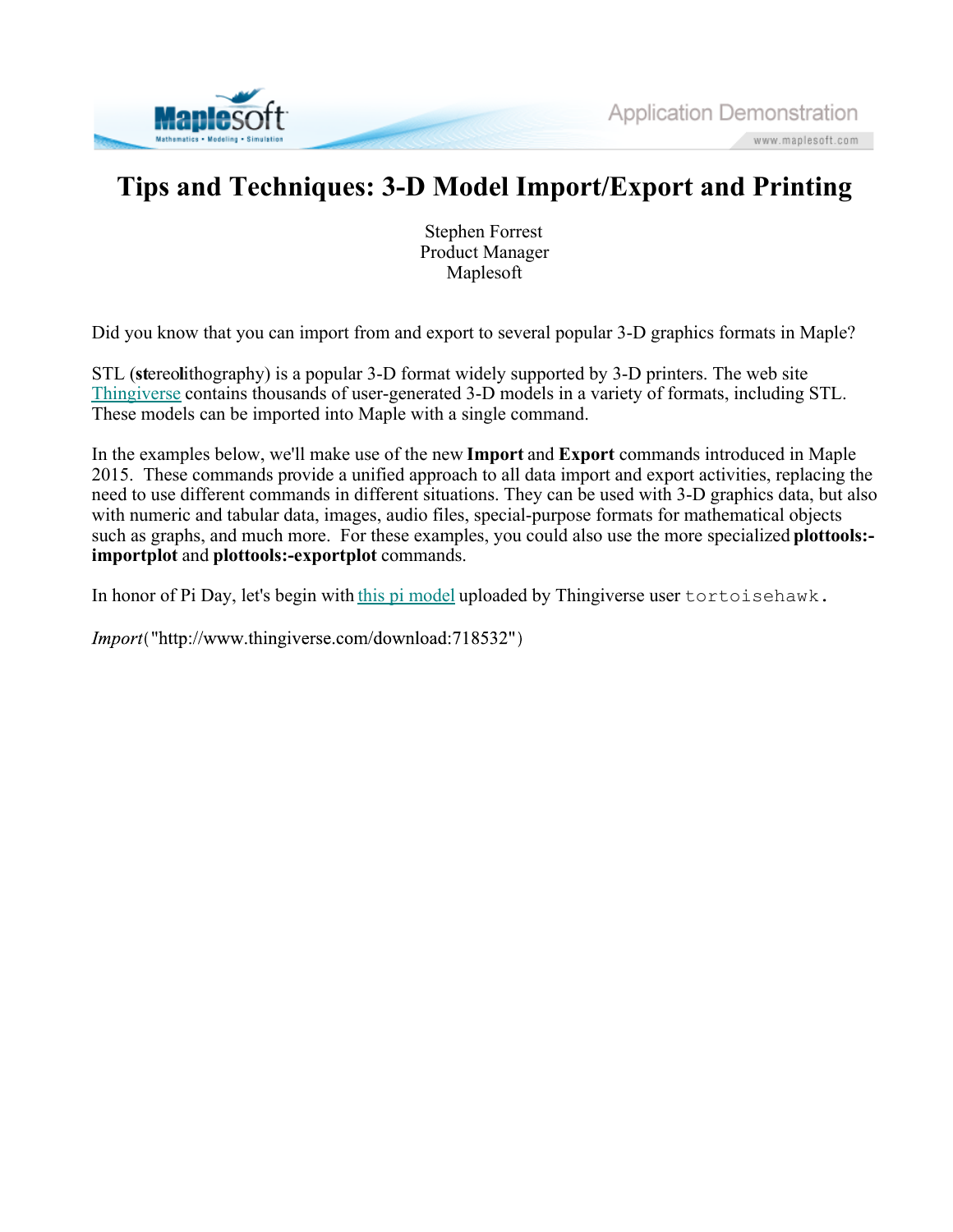## mpldcU1yYq2xV.stl



That, however, is only one side of the story. You can also export 3-D models of Maple objects to STL for inclusion in other applications or even for 3-D printing. Note that there's a few things to keep in mind if you would like to generate a print-ready model.

- 1. The geometric object must be closed and have non-zero volume. For example, a cylinder open at both ends cannot be printed.
- 2. The physical requirements of printers mean that complicated figures often need supporting structures which can be removed later.

Let's start with a simple example: a dodecahedron. You can build this in Maple with:

 $figure := plots: -display(plots: -dbolds - dboldr( [0, 0, 0], 0.80), axes = none)$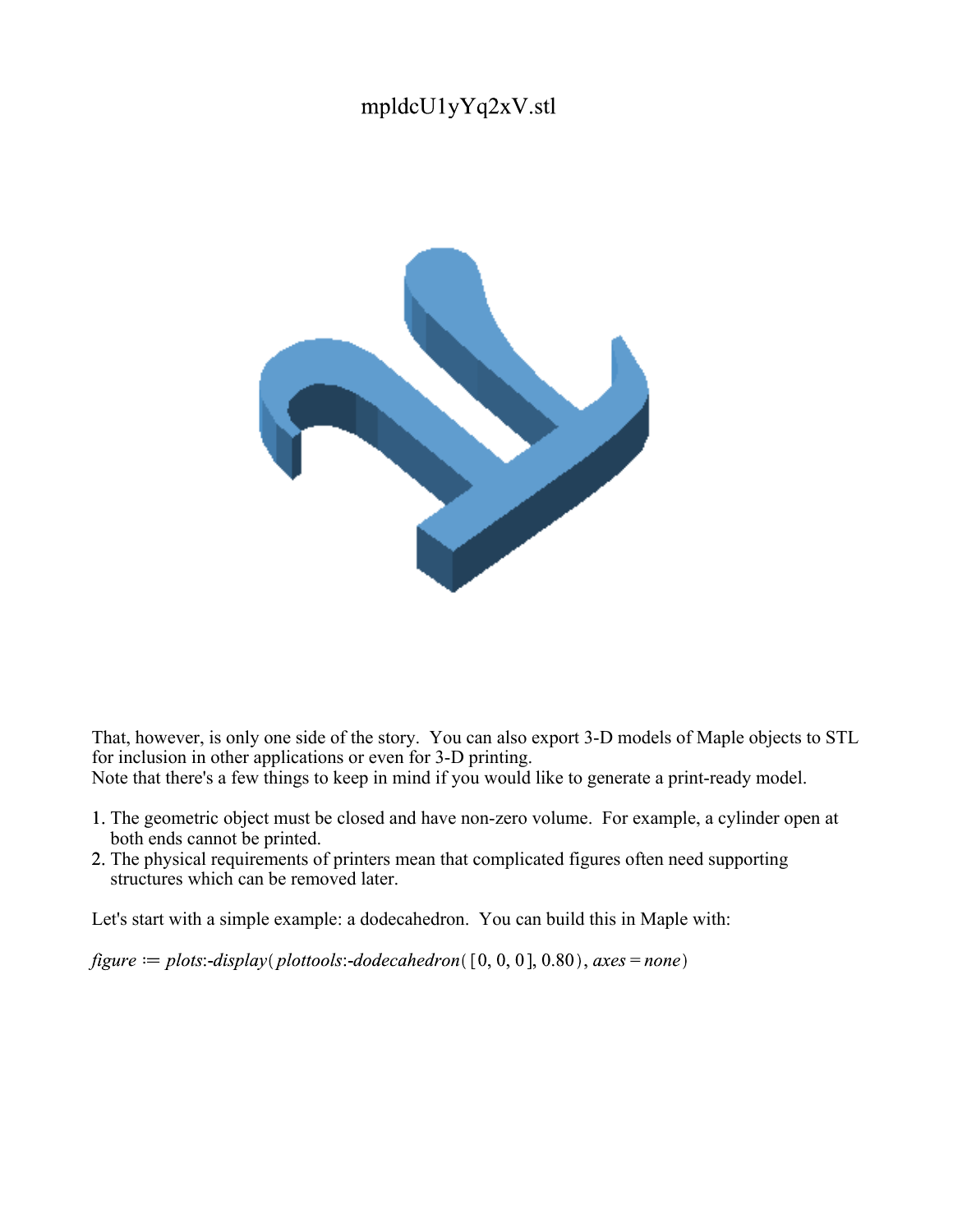

To export it, all we need to do is:

Export("myfigure.stl", figure)

1884

**(1)**

The number returned is the byte count of the generated STL file. This file is now ready to be sent to a 3- D printer.

For example, here is a 3-D representation of a pump impeller, designed in Maple: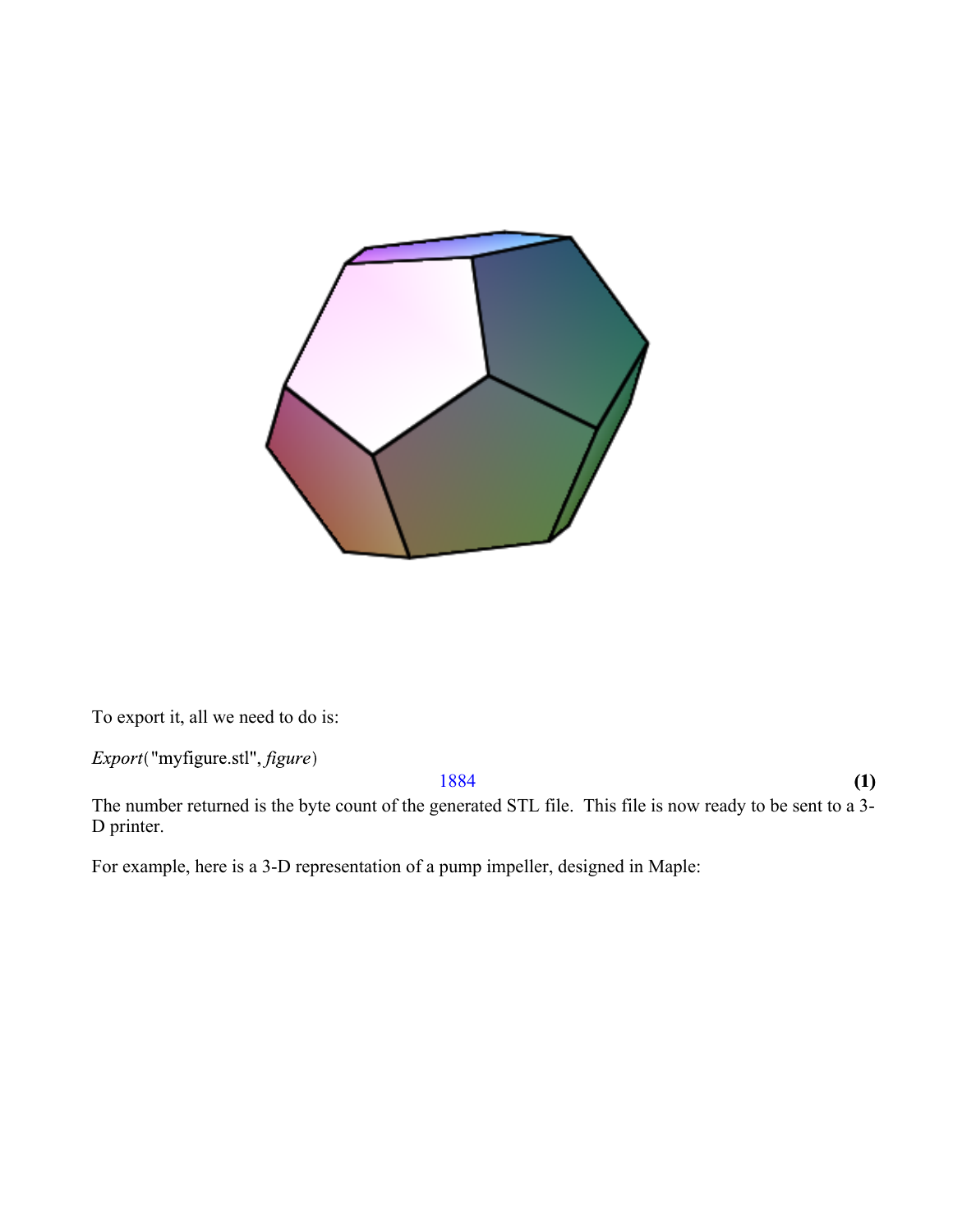

And here is what it looks like after printing: